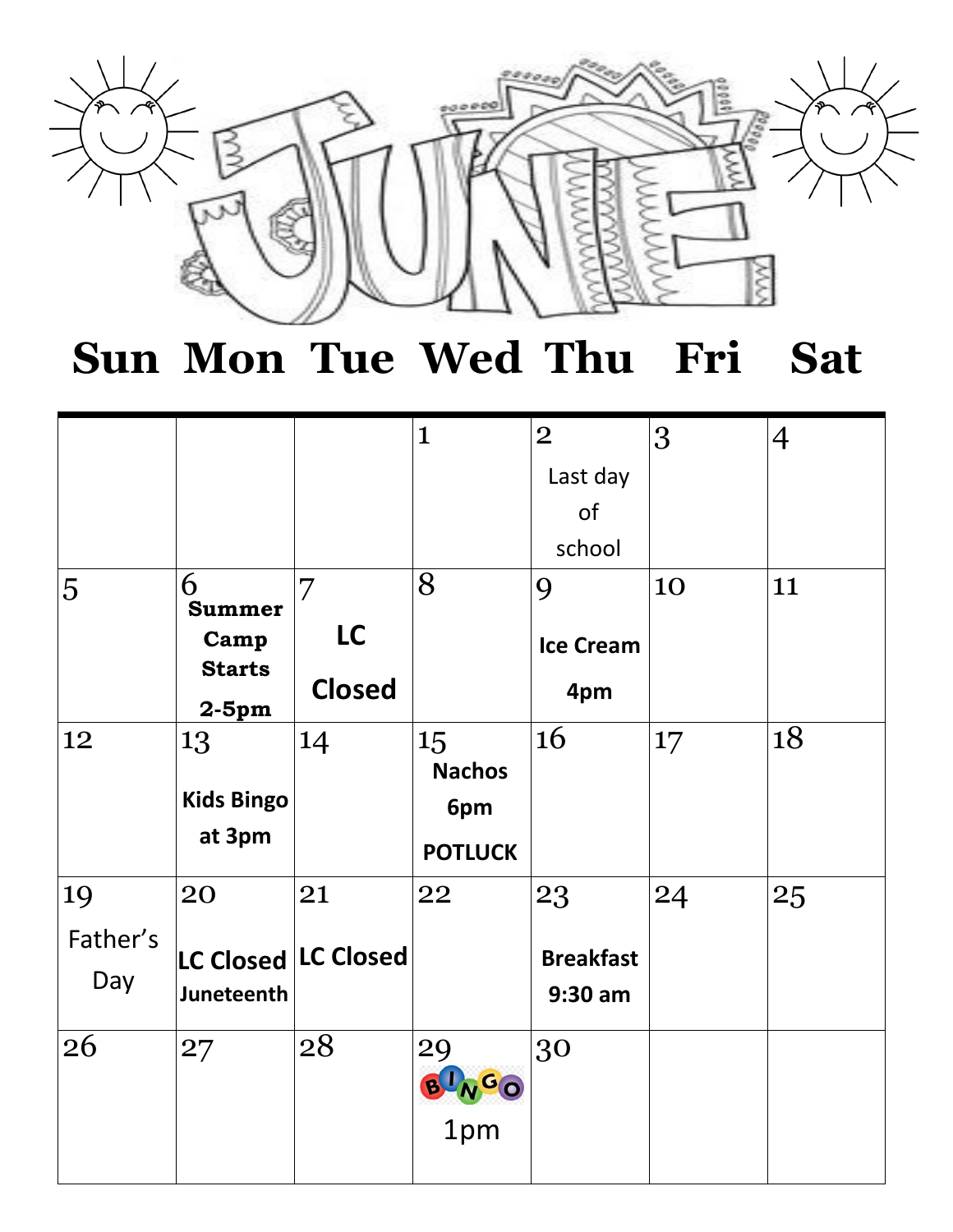# Check out our Facebook page **Early Bird** Congratulations to the early bird winner **Unit # 1101** for the month of **June!** Be the next Early Bird winner! Pay your rent on or before the 3rd and be entered in a drawing to get *\$25 off* next month's rent! **newsletters online. For any questions contact the Learning Center (Jackie) at 210- Building Community:** The LC will be Learning Center is accepting suggestions

for updates!

**https://www.facebook.com/ woodlandridgeapartmentsACG**



**Upcoming Events:**

**June 6: Summer Camp Starts**

**June 7: LC Closed**

**June 9: Ice Cream Social 4pm** 

**June 13: Kid Bingo 3pm**

**June 15: Nacho's 6pm**

**June 20: LC Closed**

**June 21: LC Closed**

**June 23:9:30 Breakfast** 

**June 29: Adult Bingo 1pm**

### **Summer Camp in the Learning Center:**

The Learning Center will be offering an educational summer camp on property for the youth between ages 5-18!

### **Summer camp will begin the week of June 6th!**

**Pathways Summer Camp: June (Space Camp) July** (Camping theme)

#### **Hours: 2pm-5pm**

hosting a **potluck** each month. The on main entrees. If you will like to provide a side dish advise Jackie.

**Scan the QR code to access our website. You will have access to the** 

**resident portal, maintenance request, and our** 



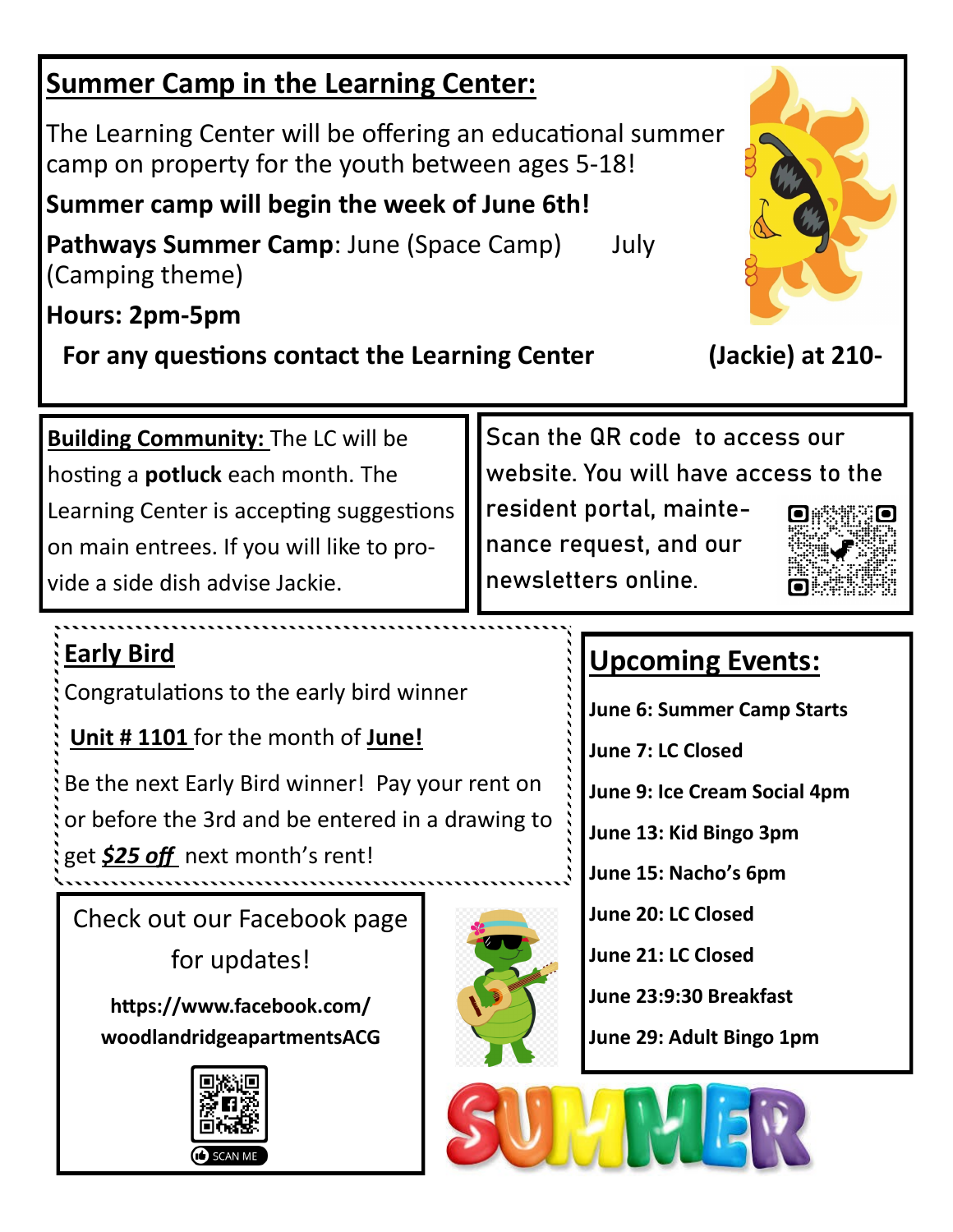#### **Attention All Residents,**

#### **Maintenance Request:**

Visit online to complete your work order request. You can find your community online at alamocommunitygroup.org. Each work order will be completed it a timely order it was first received.

#### **Trash & Recycle Bins**

Please dispose all trash inside the bins that are placed at the outer corners of the property. If the trash container is full do not place trash in recycle bins or leave on the ground. You will need to dispose trash in a bin that is located on the other corner of the property. Bulked items can not be placed by dumpster or in dumpster. Recycle bins are only for recyclable items including plastic, paper, cardboard, etc..

#### **Community Policies—Keep our Community Clean**

Notices have been passed out in regards to patio/balcony accessories. With the new updates on the property we are advising that no holes be made on the entry hallway near the front door. Also no drill or thumbtacks holes on the balcony to hang plants or wind chimes. Please keep your patios free from any items other than outdoor patio furniture and plants. This area should be kept neat and clutter free. Do not hang towels, rugs, laundry, or bicycles over railings.

#### **Playground Area**

Summer has approached for safety precautions children are to be accompanied by their parents. The tire swing should only have max two kids on at the time. Do no wrap swings over the top poles.

#### **Notices**

Notices have been passed in regards to lease renewals please make an appointment to renew your lease. If you have any questions contact the office to speak to Jackie or Tracy.

> **L E A S I N G O F F I C E ( 2 1 0 ) 6 1 4 - 2 5 0 5**

#### **L E A R N I N G C E N T E R 210 - 6 1 4 9 1 1 8**